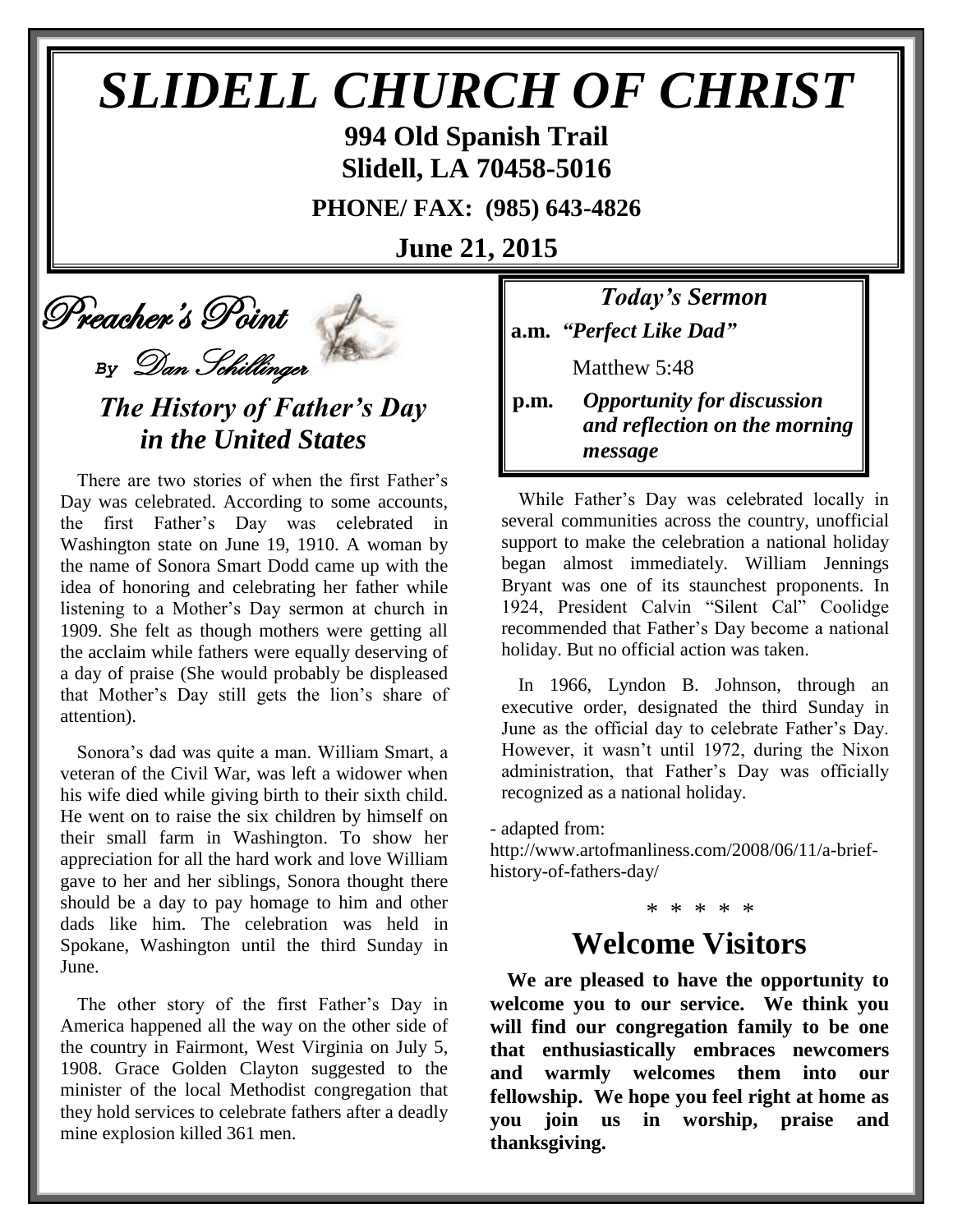## "*REMEMBER IN PRAYER &* " *ENCOURAGE"*

With Visits, Calls, & Cards

 **All the flooding victims, and relief workers, throughout Texas.**

**Angel Mangus** (of Houston, TX, niece of Carl Mangus) - inoperable stage 4 brain cancer.

**Steve Lapinto family** - **baby Anthony** is home but faces several future surgeries.

**Zach Steele** - in need of continuing healing.

**Rosa Nuñez** (good friend of the Vargas family) having serious painful health problems.

**Esther Vargas** (Robert's mother, in Costa Rica) - doing better from a recent eye problem.

Thanksgiving that **Rose Acker** and **Shirley Ervin** both are home following brief hospitalizations last week. Rose had a recurrence of fluid retention, while Shirley was afflicted with pleurisy.

**Ken Cheri** (Courtney's brother) - has hip replacement surgery scheduled for tomorrow at Ochsner Hospital in New Orleans.

**Gerald Molina** - suffering from multi-faceted lower back pain.

**Margaret Schillinger** - experiencing some delayed-reaction pain and stiffness following a slight fall that she experienced several days ago.

**Edward Greene** (Eddie's father, in Georgia) recently hospitalized with internal bleeding from an unknown source.

**Jace Roig** (yet unborn son of Colton Roig) - tests reveal that he has a prenatal arachnoid brain cyst, and that mother's placenta is failing.

**Bill Tansil** - has an enlarged prostate, a small abdominal aortic aneurysm, fatigue and an abnormal gait.

**Phyllis Tansil** - has not received substantial pain relief in her lower back despite recent therapies.

**Urbina Family** - Maria is now suffering from a debilitating bacterial sinus infection; Hector and Julia have just recovered from the same.

**Family of Greg Bryant** - bereaved in the recent passing of Greg's father, **Irvin Bryant Sr.,** whose memorial service was held at the Crowder Blvd church in New Orleans last Thursday morning, as well as Greg's brother, **Irvin Bryant Jr.**, whose memorial service was held there a week earlier. In addition Anita Bryant's sister, **Sharon Honoré**, a member at the Crowder Blvd. church, has advanced breast cancer.

**Tod Grabert** - may have to have hardware surgery in his lower back redone.

**Cecilia McDonald** (Kate's mom, in Pleasanton, Texas) - Kate and her sisters have just met with her to persuade her to enter some sort of assisted living.

**Deborah Taylor** (Evan's mom) - trying to recover from a tree falling through the ceiling in a room in their residence.

 **Donald Boudreaux** (Joyce LeBlanc's brother-inlaw, of the Barataria area) - tests reveal a small diminishing of his cancer in the area of the kidney ureters.

**Joyce Carter** - waiting to see if she needs to receive further injection treatments in her left eye.

 **Maria Aurelia Alsaro** (Marisol's mother, in Costa Rica) - afflicted with kidney problems.

**Pray for all who are travelling.**

**Pray for the Spanish Bible study.**

**Pray for our elders: Courtney Cheri, Dwight Jones and Gerald Molina.**

**Pray for President Obama and all our elected officials.**

**Pray for our men and women in our armed forces, both here and abroad!**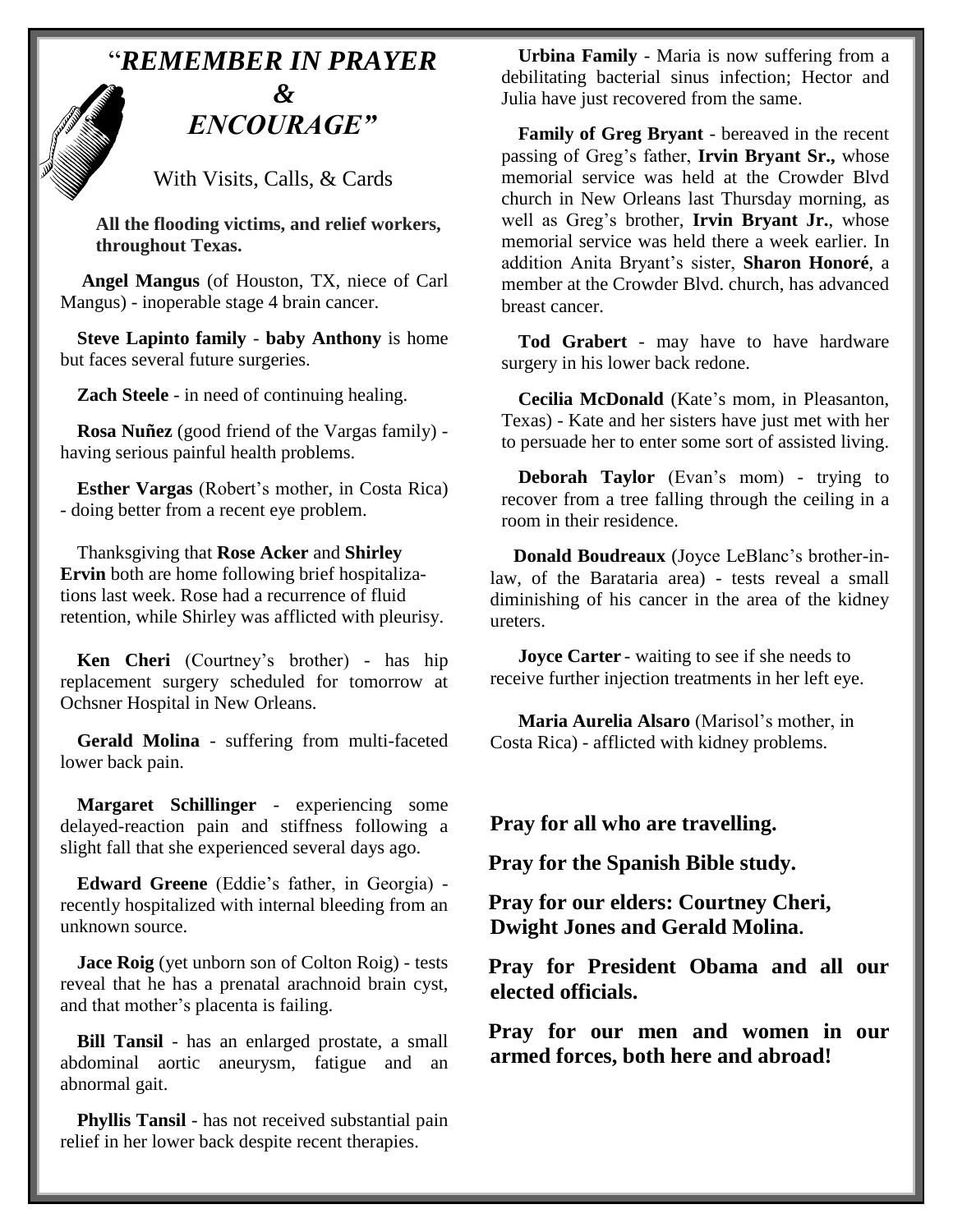### **Announcing an Upcoming Ladies' Class in Laurel, Mississippi (Saturday, June 20)**

 There will be a Ladies' Class in Laurel, Mississippi on Saturday, June 20, taught by Dorsie Jones. See Dorsie for the details.

#### \* \* \* \*

#### *THE BASIC TOOL: A GOOD TRANSLATION (concluded)*

Adapted from Fee & Stuart, *How to Read the Bible for All Its Worth* (3rd edition)

#### *The Questions of Language*

 The problem with a literal Bible translation is that it keeps distance at the wrong places--in language and grammar.

On the other hand, there are two problems with a free translation, especially for study purposes. First, in a free translation the translator updates the original author *too* much. Second, such a "translation" all too often comes close to being a commentary.

The way various translations handle the problem of "historical distance" can best be noted by illustrating several of the kinds of problems involved…

4. *Grammar and Syntax*. It is in these areas especially where translation by dynamic equivalence is to be preferred. A literal translation tends to abuse or override the ordinary structures of the receptor language by directly transferring into it the syntax and grammar of the original language. Such direct transfers are usually *possible* in the receptor language, but they are seldom *preferable*. From hundreds of examples, we choose two as illustrations, one from Greek and one from Hebrew.

a. One of the characteristics of Greek is its fondness for what are known as genitive constructions. The genitive is the ordinary case of possession, as in "my book." Such a true possessive can also, but only very awkwardly, be rendered "the book of me." However other "possessives" in English, such as "God's grace," do not so much mean, for example, that God owns the grace as that He gives it, or that it comes from Him. Such

"non-true" possessives can always be translated into English as "the grace *of* God."

The Greek language has a great profusion of these latter kinds of genitives, which are used, for example, as descriptive adjectives, to express source, to connote special relationships between two nouns, etc. A literal translation almost invariably transfers these into English with an "*of*" phrase, but frequently with strange results, such as "the word of his power" (Heb. 1:3 KJV). This is clearly an adjectival or descriptive genitive, which the NIV more accurately renders "his powerful word."

*b*. Thousands of times in the Old Testament the KJV translators woodenly followed the Hebrew word order in a way that does not produce normal, idiomatic English. Did you ever notice, for example, how many verses (or sentences) in the KJV begin with the word *and*? Read Genesis 1, and note that with the single exception of verse one, every verse of the chapter begins with *and*, a total of thirty times. Now compare the NIV. It reduces the number of occurrences of *and* to eleven, while at the same time improving the flow of the language so that it sounds more natural to the ear.

The NIV translators produced an improved translation by taking seriously the fact that the vast majority of prose sentences in Old Testament Hebrew begin with one of the two Hebrew forms for the word *and*. The word for *and* appears even when there is absolutely nothing preceding to which the sentence logically connects. Accordingly, it is now recognized by Hebrew grammarians that *and* at the beginning of a sentence is virtually the equivalent of the use of capitalization at the beginning of English sentences. This does not mean that the Hebrew *and* should never be translated by the English and, it simply means that "and" is only *sometimes*, and certainly not a majority of the time, the best translation in English. The simple English sentence beginning with a capital letter will do nicely in most cases.

Our conclusion is that for study is far better to use several translations, note where they differ, and then check out those differences in another source, such as a good commentary, in order to find the most accurate reading.